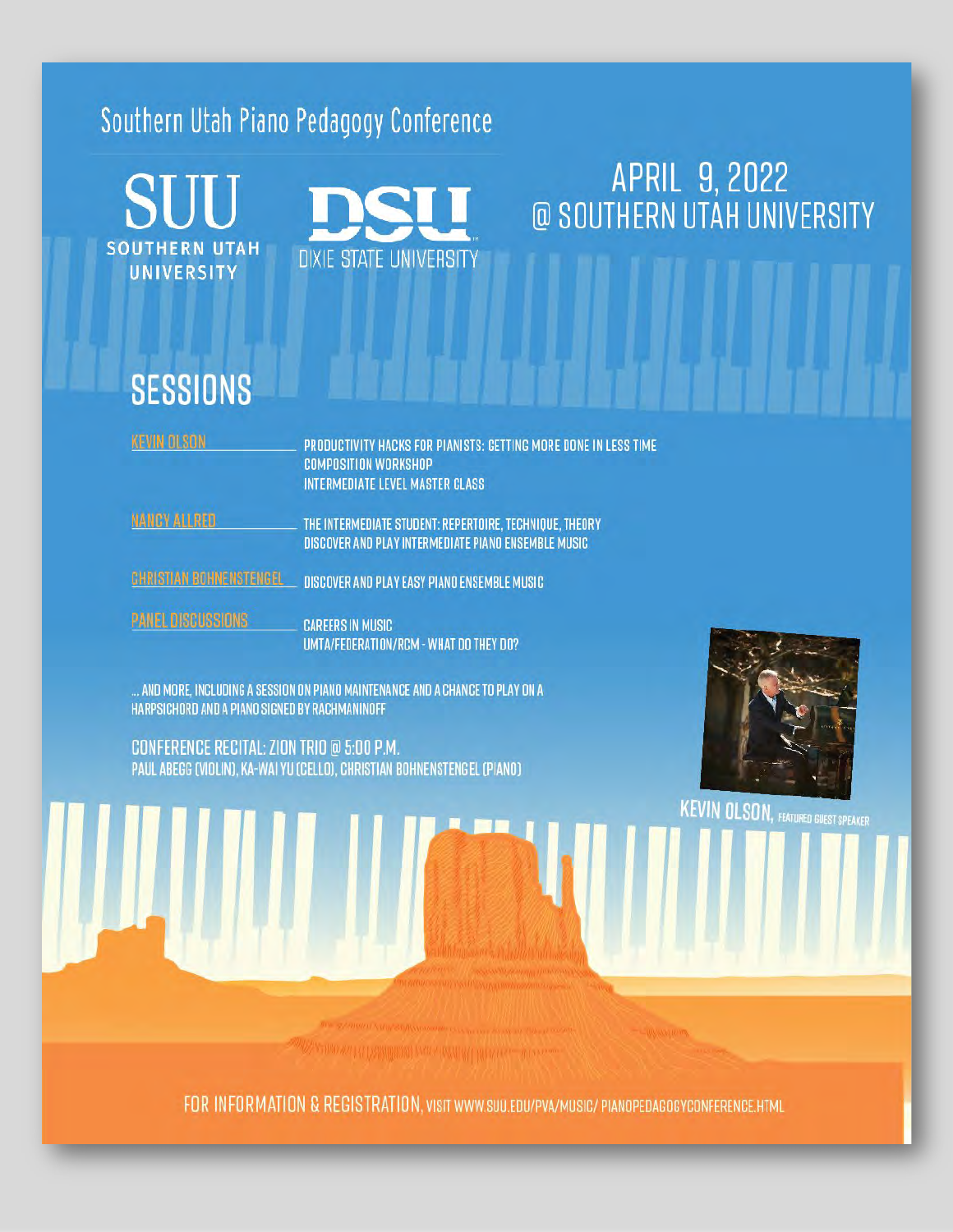2 | Southern Utah Piano Pedagogy Conference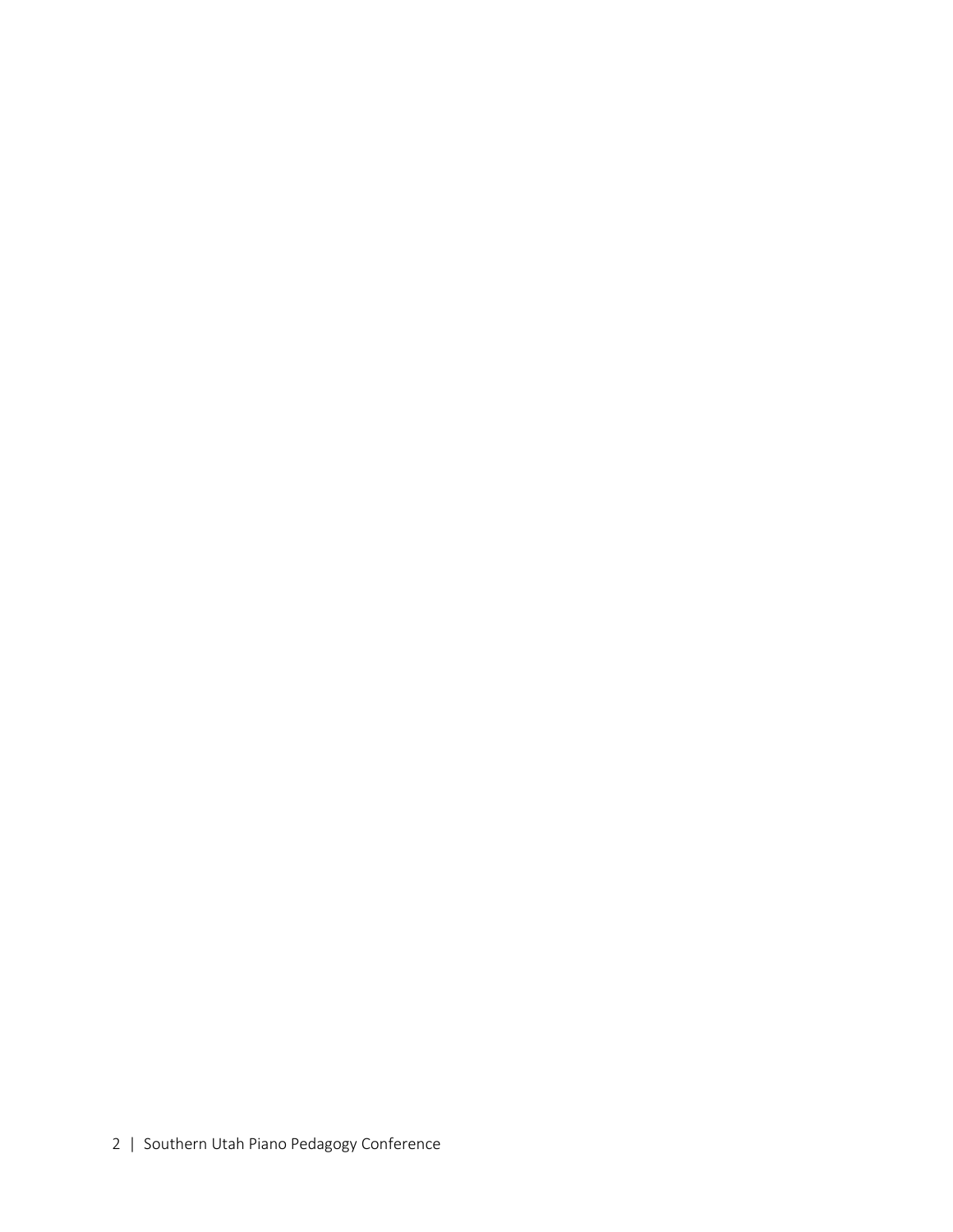# Southern Utah Piano Pedagogy Conference



Saturday, April 9 @ Southern Utah University

<https://www.suu.edu/pva/music/pianopedagogyconference.html>

**Directors**

Dr. Nancy Allred, Dixie State University Dr. Christian Bohnenstengel, Southern Utah University

**Special Thanks**

Dixie State University Southern Utah University Utah Music Teachers Association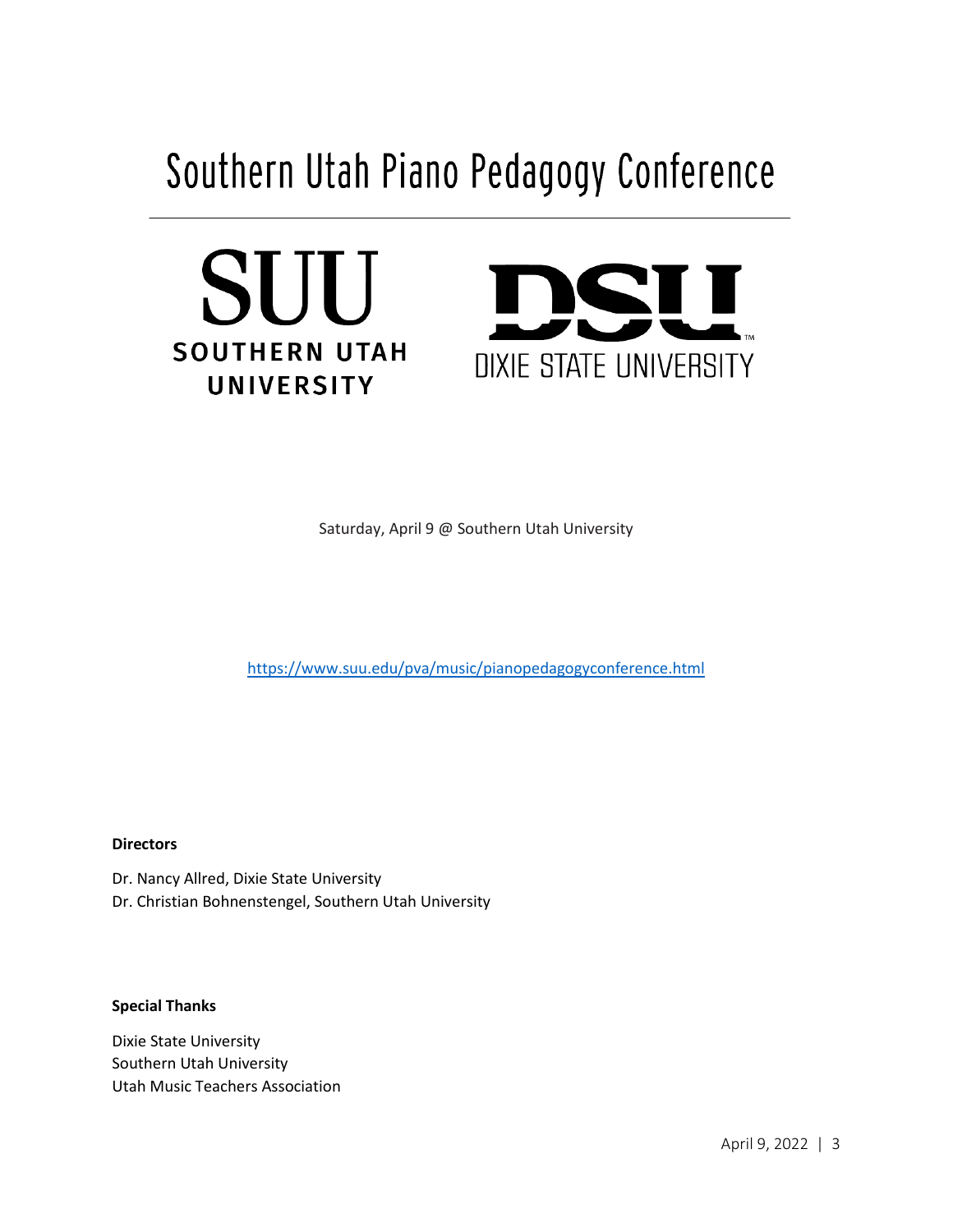### **Schedule**

#### **Morning**

| 9:00  | Kevin Olson       | Productivity Hacks for Pianists: Getting More Done in Less Time                                   | 206 |
|-------|-------------------|---------------------------------------------------------------------------------------------------|-----|
| 9:45  | Caroline Jennings | Understanding the Brain and Stress for a Studio of Self-driven Students                           | 206 |
| 10:30 | Nancy Allred      | The Intermediate Student: Repertoire, Technique, Theory                                           | 206 |
| 11:15 | Panel             | Careers in Music - Nancy Allred (moderator), Christian Bohnenstengel,<br>LuAnn Keate, Kevin Olson | 206 |

#### **Afternoon**

| 1:00 | Christian Bohnenstengel | Discover and play easy piano ensemble music                                                                               | 207     |
|------|-------------------------|---------------------------------------------------------------------------------------------------------------------------|---------|
| 1:00 | Kevin Olson             | <b>Composition Workshop</b>                                                                                               | 206     |
| 1:45 | Nancy Allred            | Discover and play intermediate piano ensemble music                                                                       | 207     |
| 1:45 | Christian Bohnenstengel | Piano Maintenance                                                                                                         | 206     |
| 2:30 | Panel                   | NFMC, RCM, MTNA, LPM - Sarah Bearnson, Christian<br>Bohnenstengel (moderator), Diane Decker, Patrice Hunt, Kathy<br>Wells | 206     |
| 3:15 | Kevin Olson             | Intermediate Level Master Class                                                                                           | Thorley |

#### **5 pm: Conference Recital**

The Zion Trio performs works by Beethoven and Brahms (Thorley Recital Hall)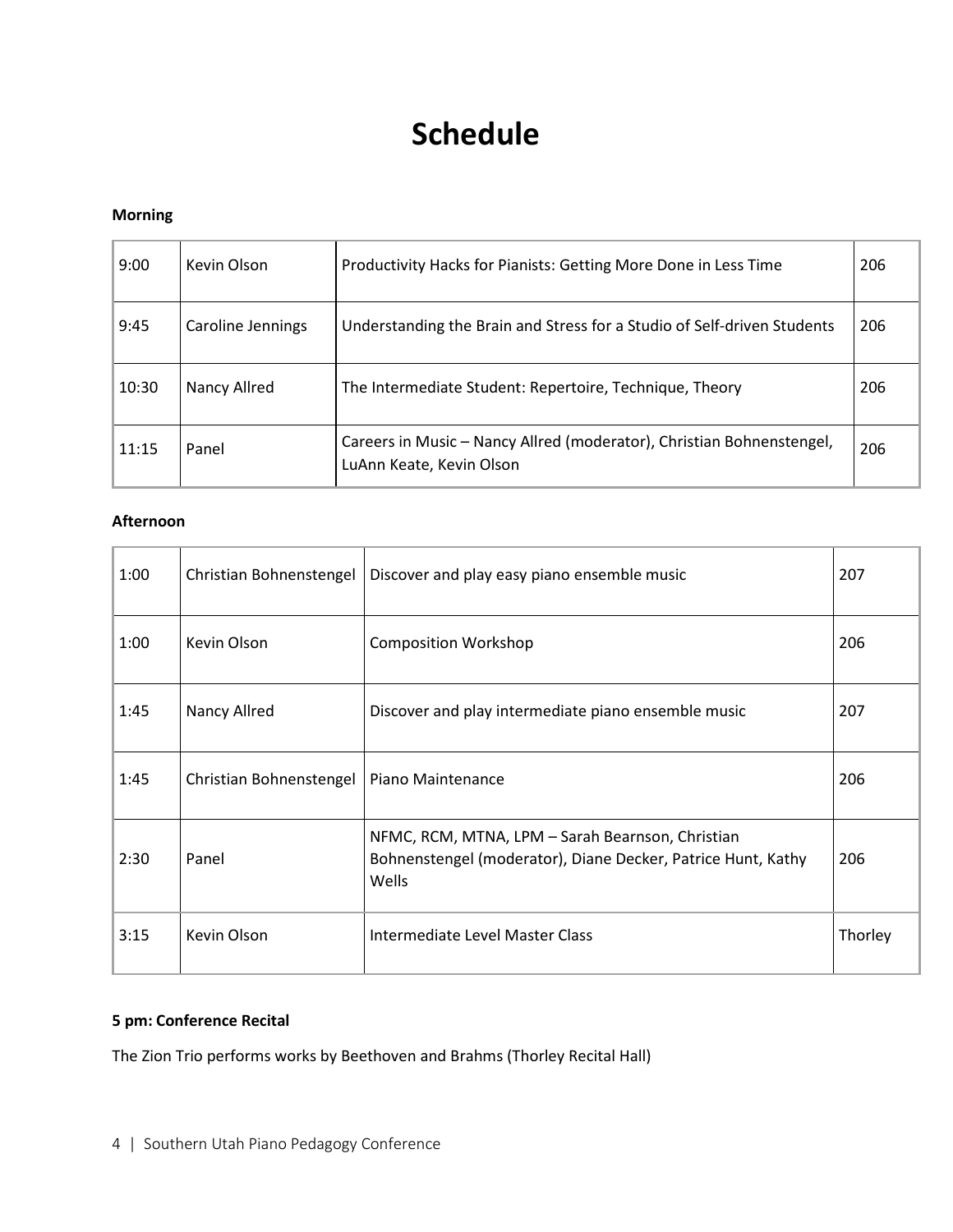**Music Center** 432 W 200 S Cedar City, UT 84720





The Rachmaninoff piano is on the upper level of the Hunter Conference Center, in the Whiting Room. The conference center is just two buildings to the north of the Music Center.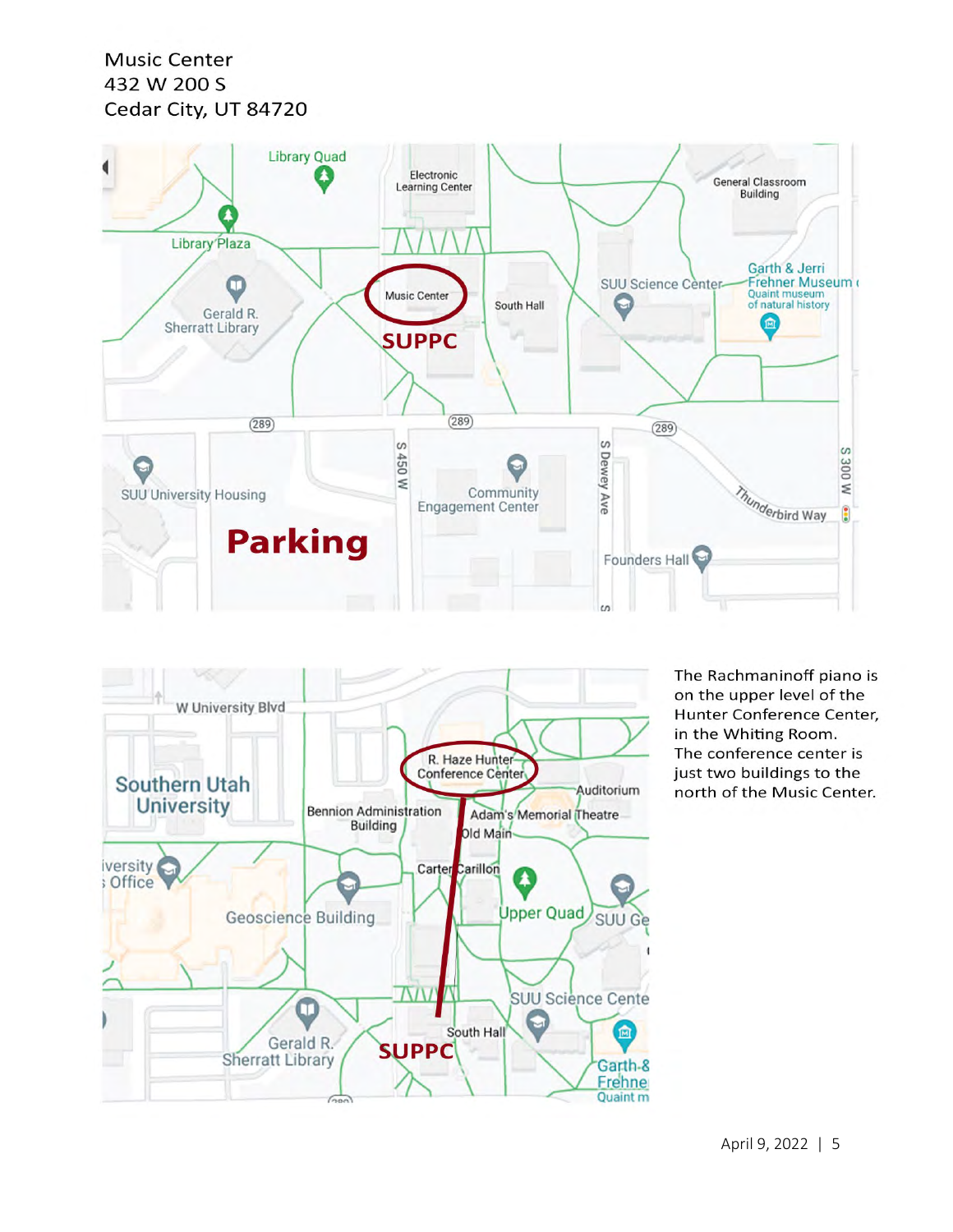## **Steinway S - Hunter Conference Center**



Starting in the 1920's, tourists took the Union Pacific to the Cedar City Train Depot, where they could rent a car or board a bus to visit the area's parks (Bryce Canyon, Cedar Breaks, North Rim, Zion). Rachmaninoff was one of these tourists in 1938, and apparently he found this piano in his hotel on Main Street, where he played on it and signed it.

Signed by

#### Sergei Rachmaninoff (1873-1943)

Rachmaninoff has long been considered one of the best classical pianists and composers. Born in Russia, Rachmaninoff emigrated to the United States in 1918.

#### Reid Nibley (1923-2008)

Nibley taught at the University of Utah and Brigham Young University. He wrote the words and music to the Latterday Saint hymn "I Know My Father Lives."

#### **Crawford Gates (1921-2018)**

Gates taught at Brigham Young University and composed two hymns in the LDS hymn book: "Our Savior's Love" and "Ring Out, Wild Bells."

#### Leonard Pennario (1924-2008)

Pennario was an American pianist and composer. He recorded over sixty LP's.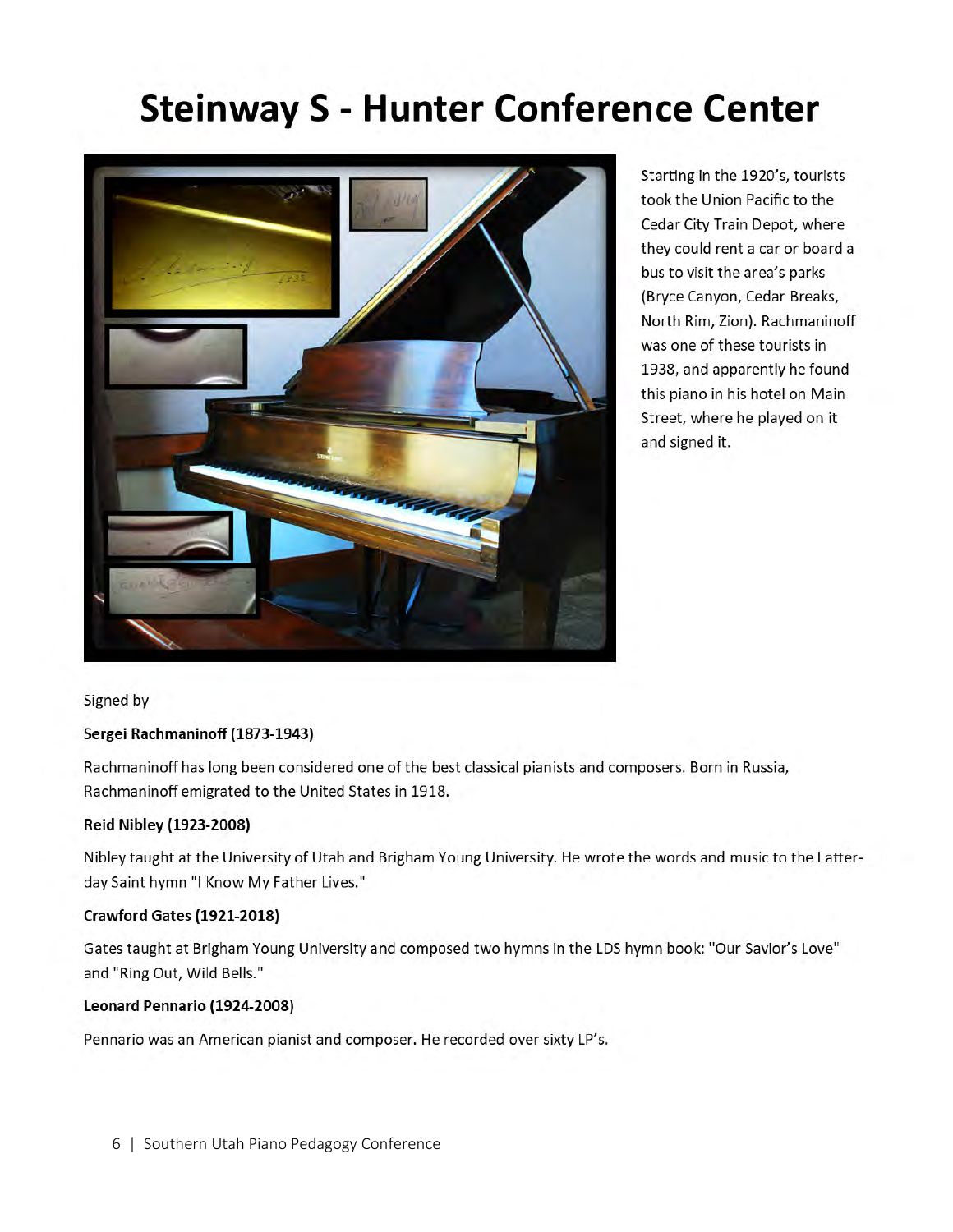### **Intermediate Level Master Class**

### **Master Teacher: Dr. Kevin Olson**

#### **Program**

| Kathryn Garza<br>Studio of Kelly Johanik |  |
|------------------------------------------|--|
|                                          |  |
| Alyssa Holtum                            |  |
| Studio of Caroleen Lee                   |  |
|                                          |  |
| <b>Ben Carter</b>                        |  |
| Studio of Sarah Bearnson                 |  |
|                                          |  |
| Emma Gray                                |  |
| Studio of Mary Anne Andersen             |  |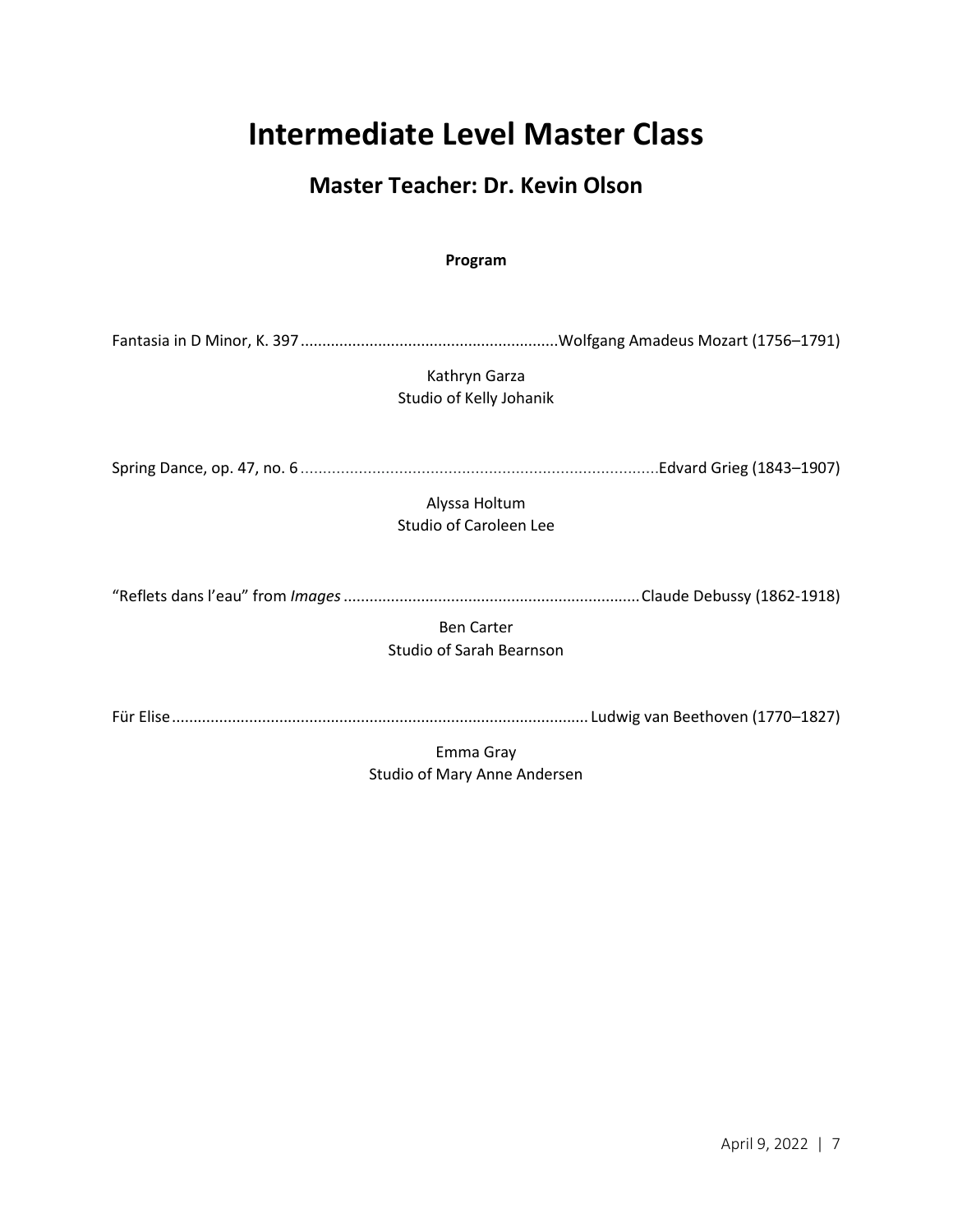### **Conference Recital: "Zion Trio"**

#### **Program**

Trio in C Major, op. 87 .................................................................................. Johannes Brahms (1833–1897)

- I. Allegro moderato
- II. Andante con moto
- III. Scherzo: Presto
- IV. Finale: Allegro giocoso

Trio in G Major, op. 1, no. 2.................................................................. Ludwig van Beethoven (1770–1827)

- I. Adagio—Allegro
- II. Largo con espressione
- III. Scherzo: Allegro
- IV. Finale: Presto

Dr. Paul Abegg, violin

Dr. Ka-Wai Yu, cello

Dr. Christian Bohnenstengel, piano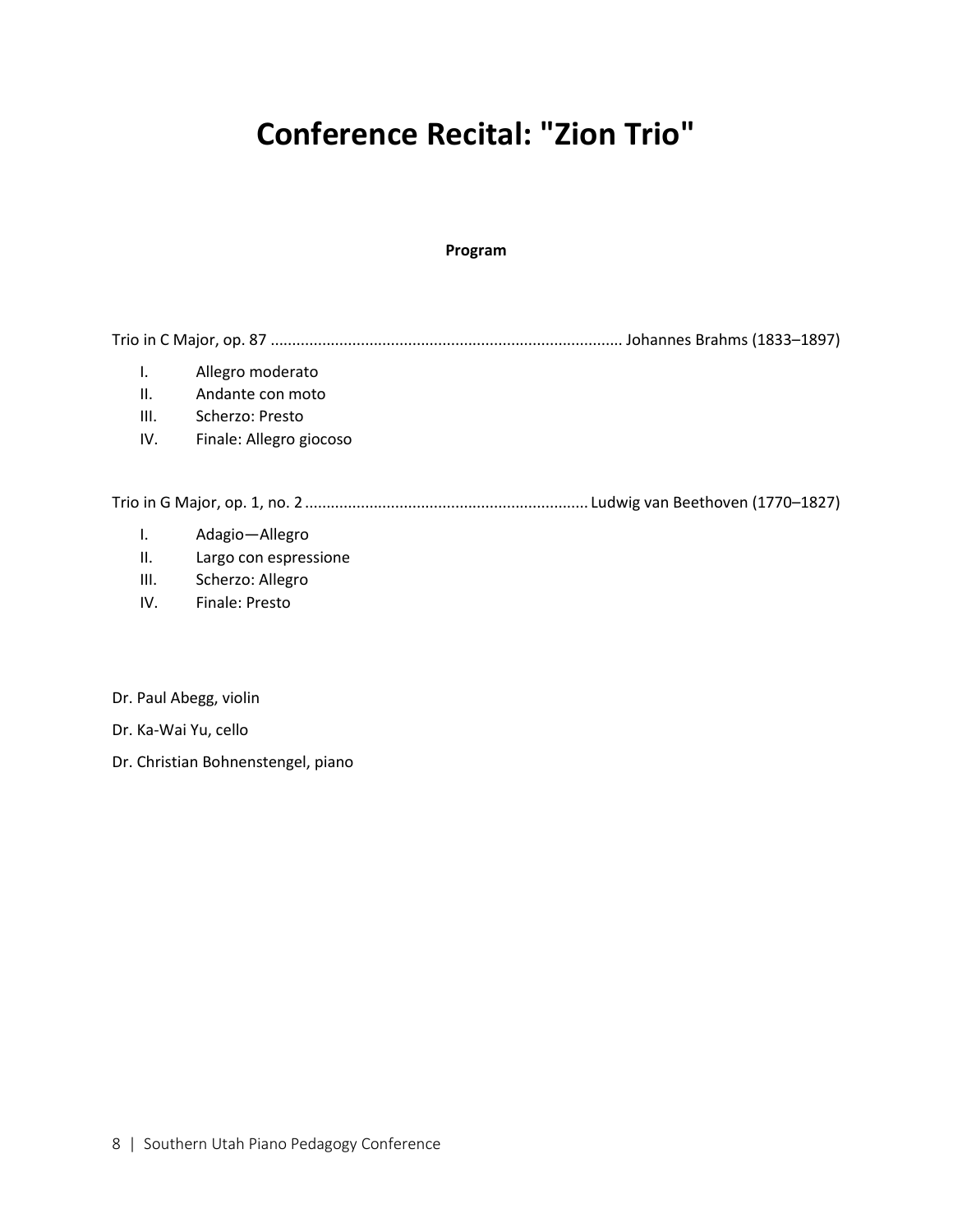### **Presenters**



**Dr. Nancy Allred** is Professor of Music at Dixie State University and Associate Dean of the College of the Arts. As director of piano studies, she has spent several years developing Dixie's outstanding piano program. She loves working with university students and mentors a fabulous studio of piano majors at DSU. A gifted teacher, she loves the classroom as well as the private studio. Dr. Allred has developed courses in piano pedagogy, literature, ensemble, accompanying, group piano and private piano. An accomplished soloist and chamber musician, she is a distinguished collaborator of vocal, choral and instrumental music. She has collaborated with Craig Jessop, Ronald Staheli, Eph Ehly, Ariel Bybee, Robert Breault, George Dyer, Jordan Bluth, and Jenny Oaks Baker.

Dr. Allred is the former artistic director and accompanist for the Southern Utah Heritage Choir, with whom she collaborated for sixteen years throughout southern Utah, as well as Europe, the British Isles, China, and the United States. She holds advanced degrees from Brigham Young University and the University of Missouri-Kansas City, studying piano with Paul Pollei, Robert Smith, and renowned professor Joanne Baker. She has performed in master classes for Richard Goode, Lorin Hollander, Leonard Pennario, Paul Sheftel, and Dorothy Taubman. She has performed concertos with the Southwest Symphony Orchestra, the Dixie State Symphony Orchestra, the Tuacahn Youth Orchestra, the UMKC Conservatory Orchestra, and the BYU Philharmonic Orchestra. Dr. Allred has taught hundreds of piano students, many who have pursued music degrees at prestigious undergraduate and graduate music programs. She is frequently asked to give workshops and presentations at music educator conferences, sharing her knowledge and expertise with her fellow music educators. Dr. Allred looks forward to many wonderful years of creating beautiful music with the fantastic students at Dixie State!



**Sarah Bearnson –** I always knew that I wanted to become a professional Music Teacher. In fact, I can't imagine anything else in life that would bring me such reward or satisfaction. I've been teaching since 2012 and truly believe that anyone who puts in the time and effort to practice can succeed. I had my own music teaching business up in Calgary, Alberta, Canada back in 2017. Since then, I have moved down to Cedar City, Utah and have started my business in June of 2021.

I have my ARCT in piano performance and have been playing piano for 20 years. My passion began at 2 when my mother placed me on the piano bench and I started playing chopsticks. I graduated with my ARCT in piano performance when I was 16 years old. When I was 6, I started singing and performed as a soloist in many performances. At 12, I started playing guitar and ukulele. Since then, I have developed those skills and took the necessary courses to be able to teach those instruments. Aside from this, I have also recorded songs for TV shows and was able to have one of my songs displayed on Apple Music. My favorite curriculum (especially for piano) is the RCM program. This has helped me gain an associates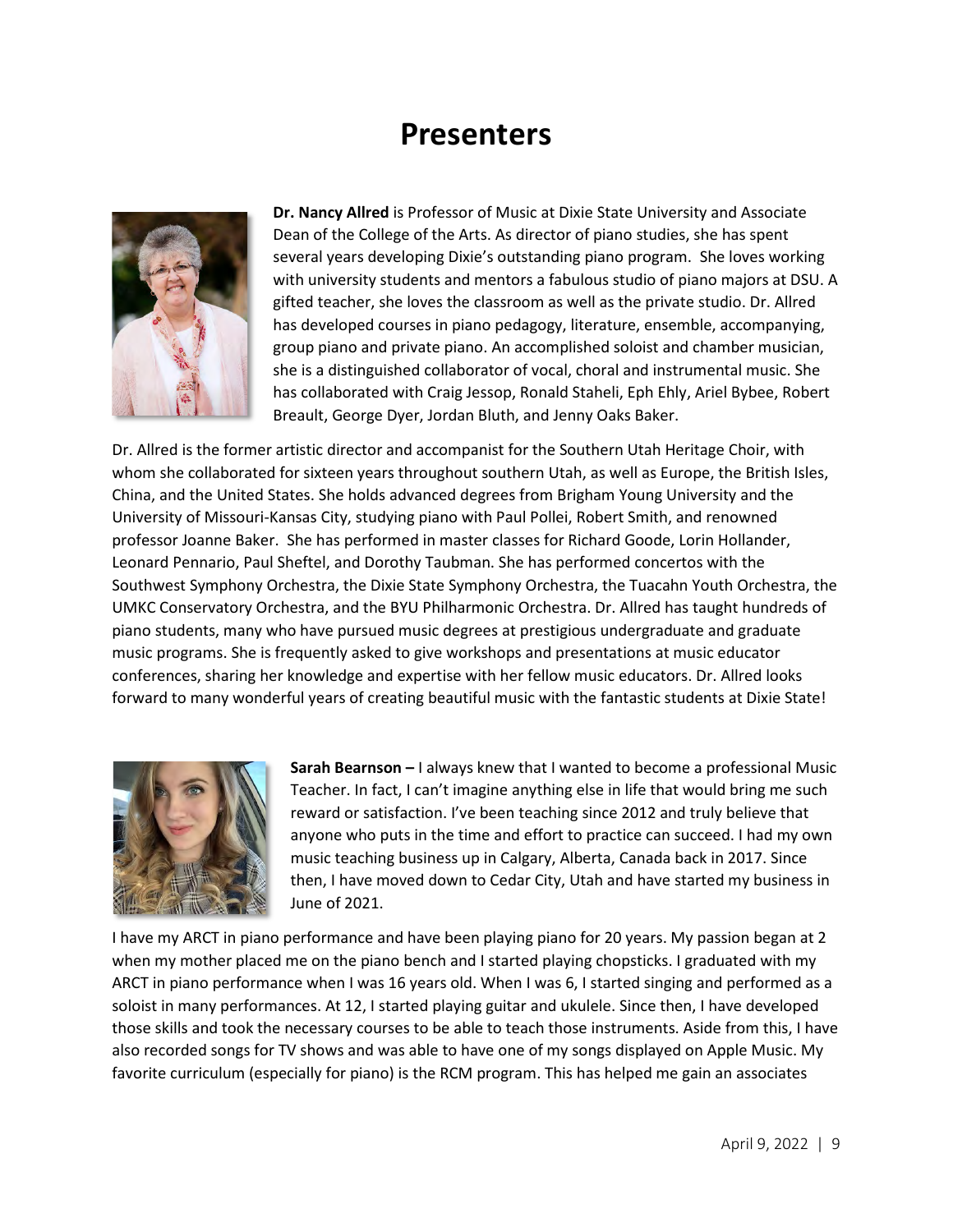degree in piano performance which has aided me in performances and being able to help other pianists get their education in piano performance at a young age.

In my free-time, I enjoy taking my dog to the dog park, spending time with my husband watching tv shows, cooking and baking, and being outdoors when the weather is nice enough for camping.



Pianist **Christian Bohnenstengel** feels equally at home in a wide range of musical genres. He was recently featured as soloist in Richard Addinsell's *Warsaw Concerto* with the Southern Nevada Symphony Orchestra. Christian is a founding member of Southern Utah University's Faculty Jazz Combo *Kind of Blue* and frequently performs with Jazz ensembles and musicians throughout southern Utah. Praised as "…a master of contrasts…" (Aalener Nachrichten) and for his ability to "…put the audience into a state of sheer awe…" (Gmünder Tagespost), Christian's performances have taken him all over the United States, to South America and to Europe. Christian has performed on public radio and

presented at state, regional, national and international conferences. He recently released a CD recording with clarinetist Dr. Jessica Lindsey on Albany Records.

Christian received his Bachelor of Arts degree, summa cum laude, from Missouri Western State University. He received Master of Music and Doctor of Musical Arts degrees from the University of Nebraska-Lincoln. His primary teachers include Jerry Anderson and Mark Clinton, piano, and Quentin Faulkner, harpsichord and organ. Christian currently serves as Director of Keyboard Studies at Southern Utah University.



**Diane Decker** started taking piano lessons as a young girl from her mother until she graduated from high school. She continued taking lessons from Dr. Campbell off on and for the next 16 years. She has taught private piano lessons for approximately 40 years, teaching up to as many as 56 students per week. She and Lucinda Duncan took over as co-directors of the piano portion of the National Federation of Music Clubs from Sara Penney after the first year she introduced this festival to Cedar. She has been and continues to be either the director or a committee member of this organization ever since as she continues teaching piano.



**Patrice Hunt** has been a member of UMTA for the past 14 years and has served as St. George Chapter President. She has served in several positions on the UMTA State Board, and currently is the 2nd VP Competitions Chair, and is also the UMTA website cochair. She is an independent music teacher with a studio in Santa Clara, Utah. She is married to Rod Hunt, and they have seven children and 13 grandchildren.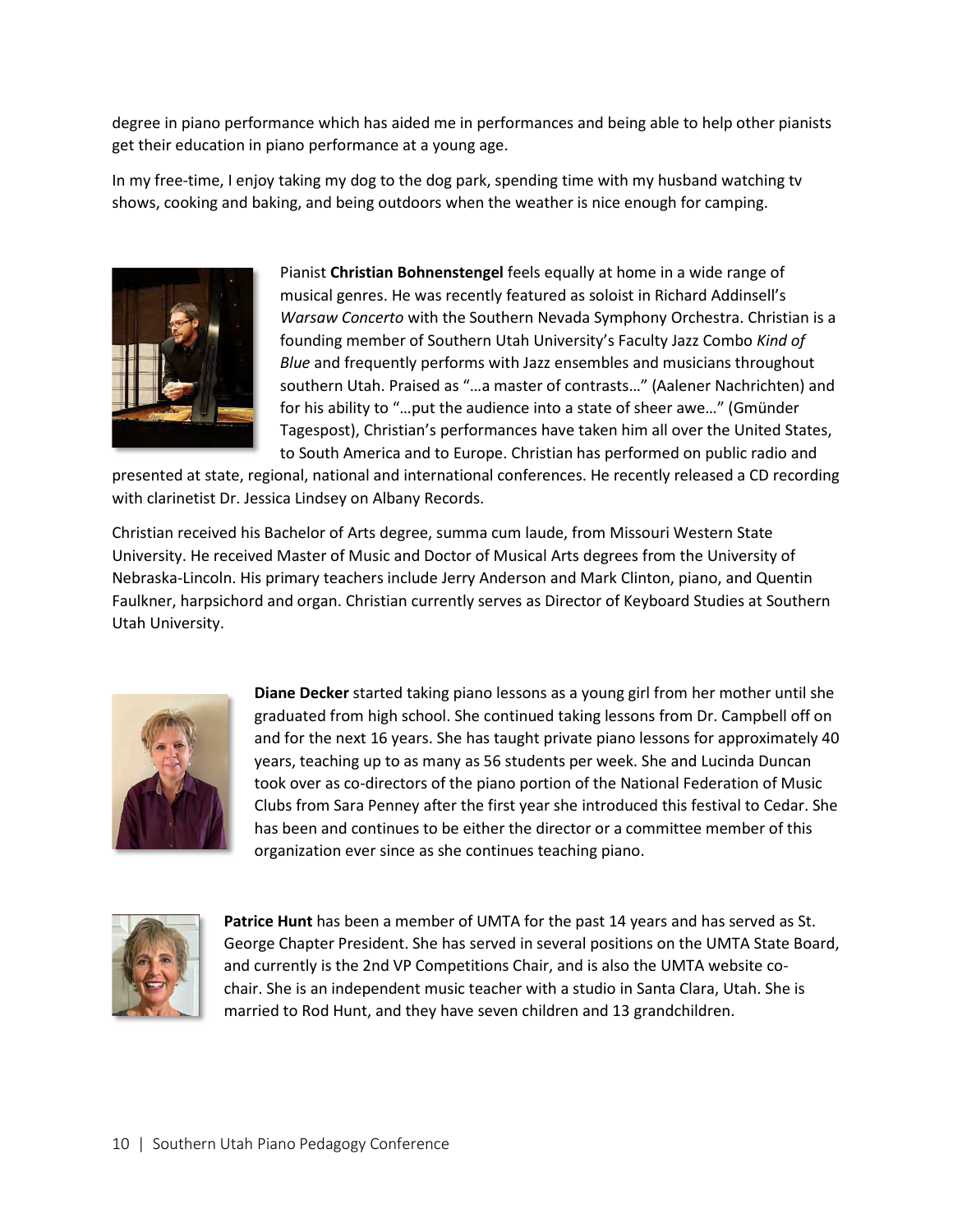

**Caroline Jennings** received her master and bachelor degrees in piano performance from the University of Utah. Ms. Jennings became a Permanent Professional National Certified Teacher of Music in 2020. She has enjoyed serving in UMTA as the president of the St. George chapter, a member of the State AIM Board, and as local AIM chapter chairman. She maintains an active private studio and is a part time professor at Dixie State University.



**LuAnn Keate** began teaching at 14 years old and has continued until now. She studied with Eva Dean Moody from early elementary school through high school. Eva Dean Moody was a student of Paul Pollei and specialized in Russian technique. While in high school she studied with Robert Smith at BYU and Donald Windham in Provo, Utah. LuAnn's teaching philosophy prioritizes reaching the student on a personal basis and respecting who they are. She also encourages the realization of the innate talent and skills of her students, which they aren't aware of – there is always more in them than they know! LuAnn

maintains high expectations to always raise the bar in first technical skills, efficient practice, and learning to perform and shape a piece. All students are not the same and they do not process instruction in the same way, therefore every student receives a tailored mentoring process for their individual journey. Positive reinforcement in every learning situation is the foundation for students to be able to achieve their best self and more.



**Kathleen Vernon Wells** grew up loving music and plays piano, organ, and violin. Kathy graduated from Brigham Young University in 1989 with a BA in family living and a minor in organ. She also attended school later and completed a teacher licensure program in music education through the state of Colorado. Currently, Kathy is a Let's Play Music teacher in Cedar City, Utah, and has also taught piano privately for over 25 years. In addition to having a private studio, Kathy also teaches at Iron Springs Elementary as a Beverly Sorenson Taylor Arts Educator (BTS arts). Kathy feels very strongly about bringing music to all in one form or another and loves to see the joy and self confidence it inspires.

Kathy is married to Dr. Wells, a biologist at SUU, and together they have 4 children and 9 nine grandchildren. She enjoys spending time with family,reading, gardening and loves traveling. One of her favorite places to visit was Vienna, Austria.